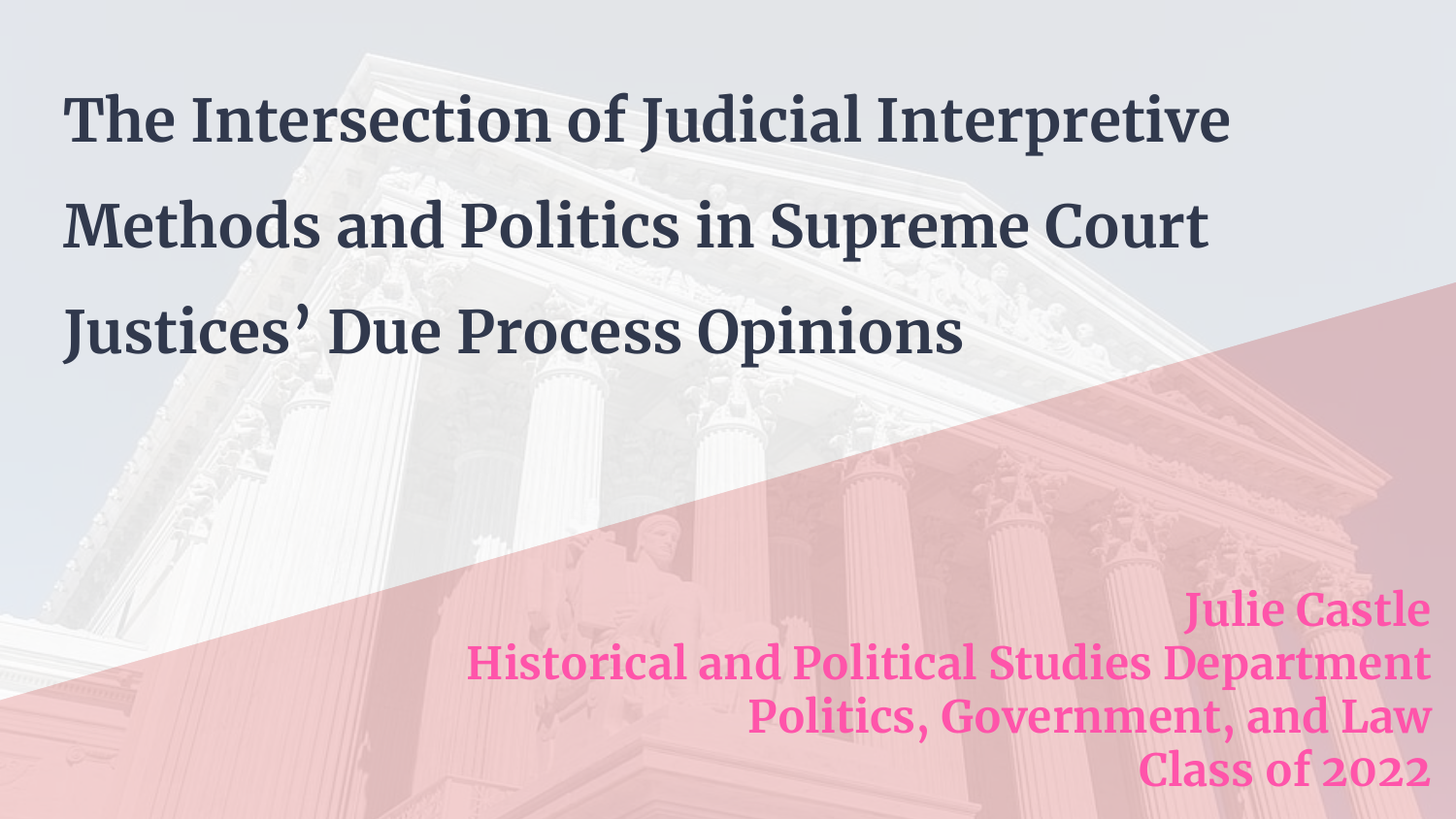### I. Introduction: The Judiciary and Politics

- The United States Supreme Court is the highest court in the country and, with it, we expect the highest level of judicial reasoning and interpretative methods consistent with the Constitution and common law.
- Frequently, it is assumed that the Court is an unbiased third party, due to its disconnect from politics. Is this truly the case though?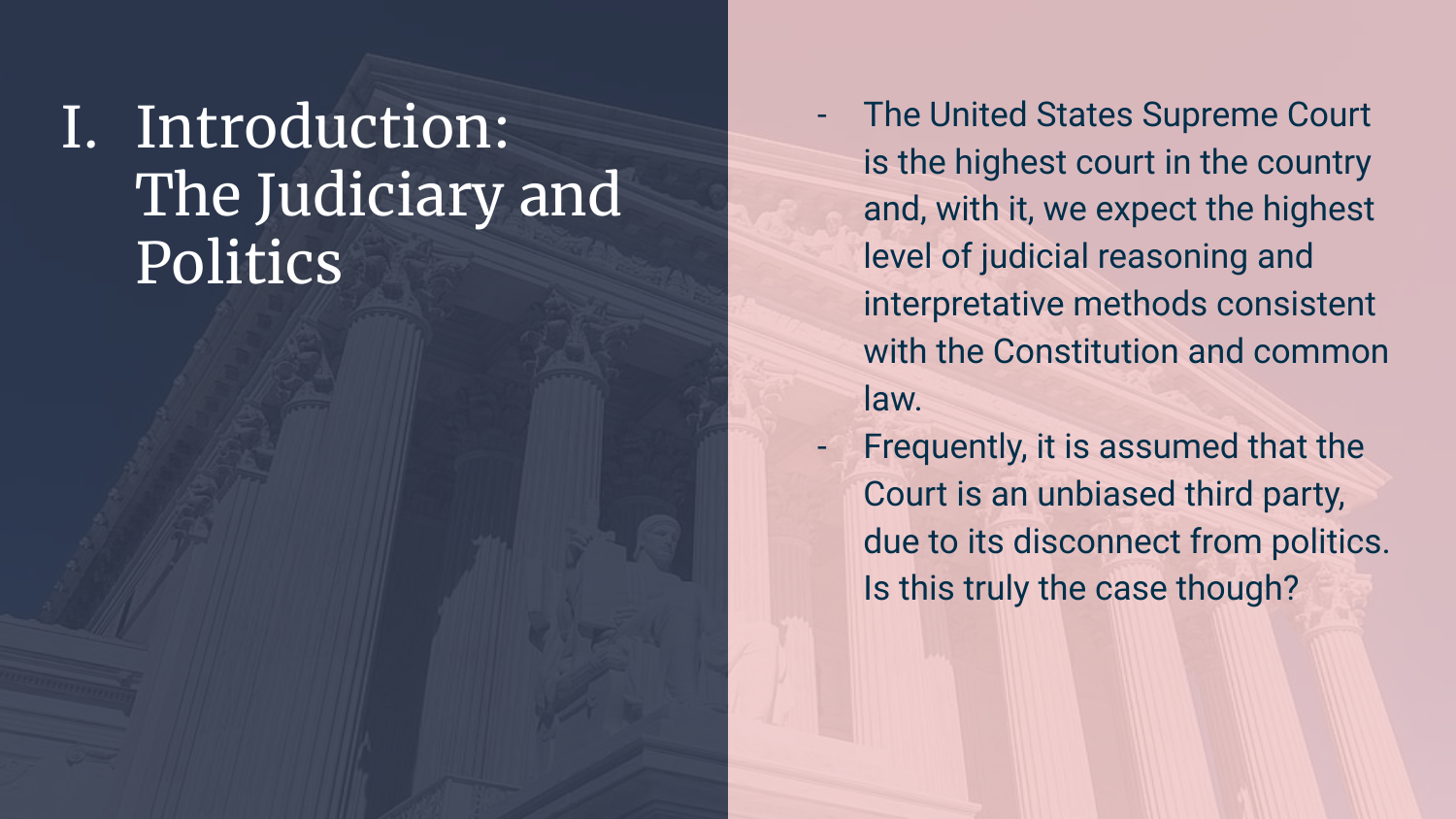Research Question: To what extent does the political affiliation of the Justices on the Supreme Court affect judicial decision making and, ultimately, outcomes?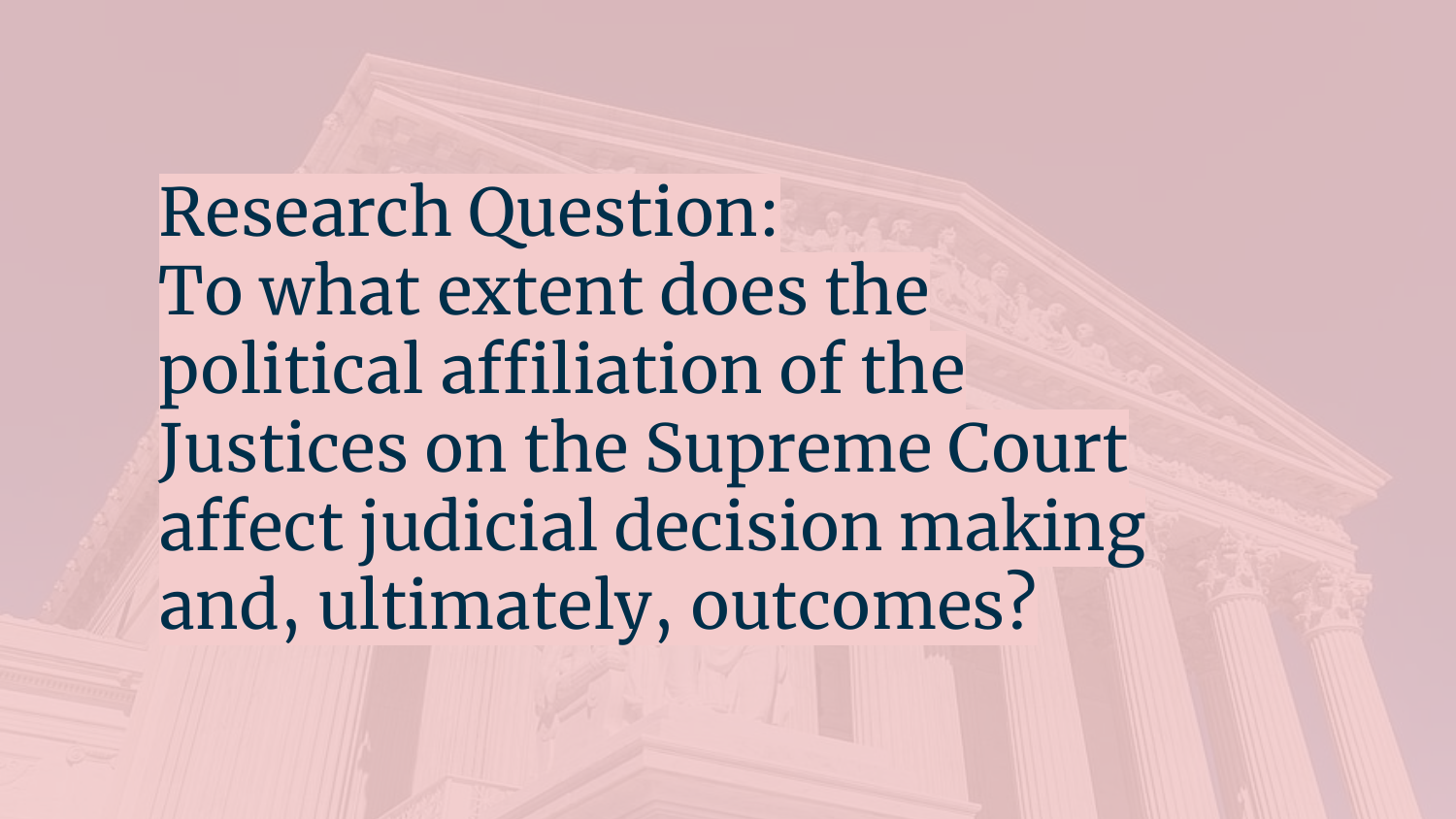## I. Introduction, Con't: Thesis and **Concepts**

**Thesis:** Political affiliation will manipulate the decision making methods of a Justice when it is necessary to achieve their preferred political outcome.

- **1. Constitutional analysis methods:** 
	- a. Natural Law
	- b. Holmesian
	- c. Formalism
	- d. Instrumentalism
- 2. **How would I know** that politics was the cause for deviation?
- 3. Which Justices have the **most established** constitutional analysis methods?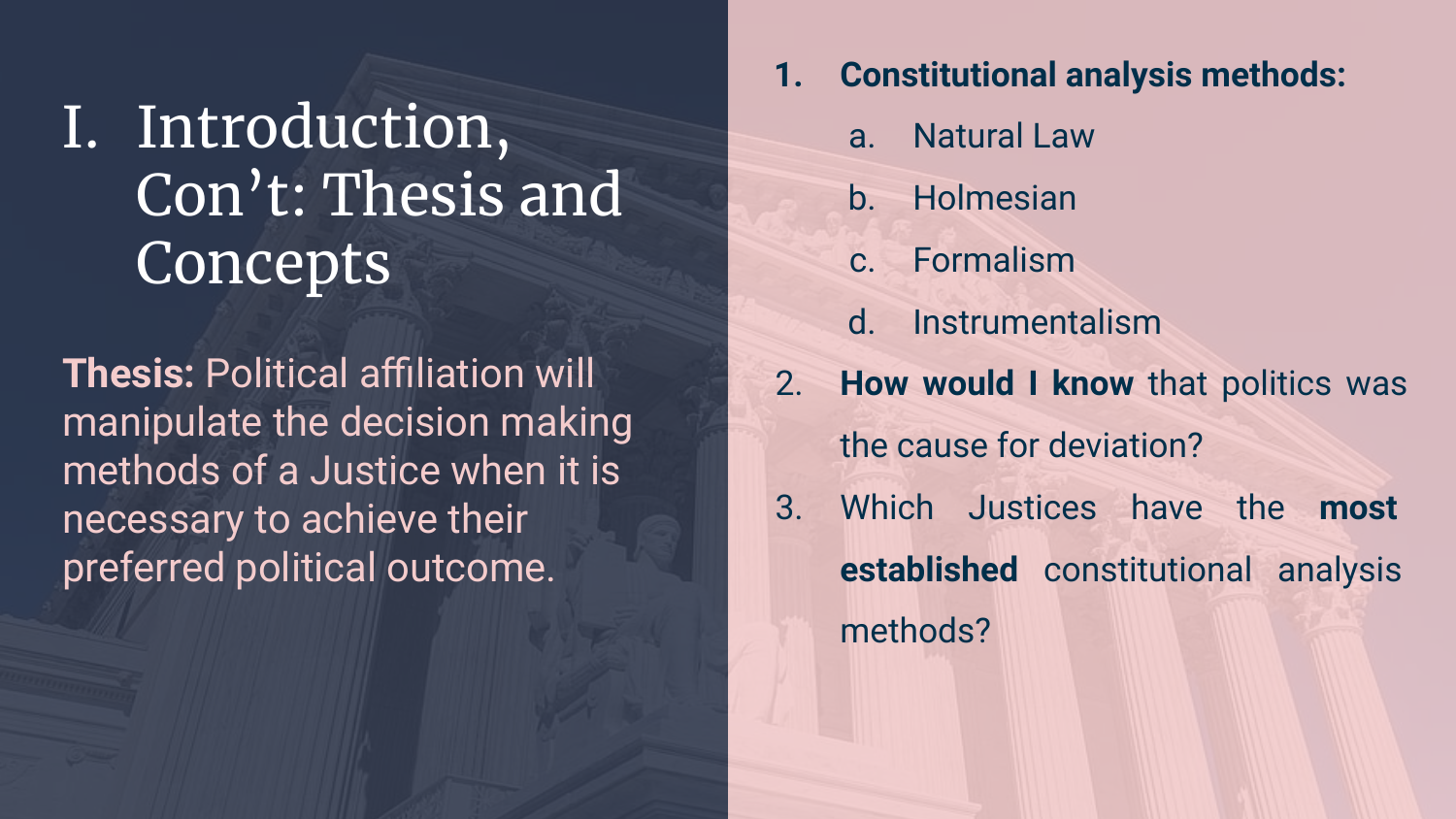### II. Literature Review

- 1. Scholars have different methods for interpreting how Justices analyze the cases and come to their opinions, concurrences, and dissents. The four constitutional analysis methods are Natural Law, Holmesian, Formalism, and Instrumentalism.
- 2. The most politically charged cases are due process. There is substantive and procedural due process.
	- a. **Substantive due process** requires that the government have sufficient justification to deprive a person's life, liberty, or property.
	- b. **Procedural due process** requires the government follows proper procedures in depriving a person of life, liberty, or property.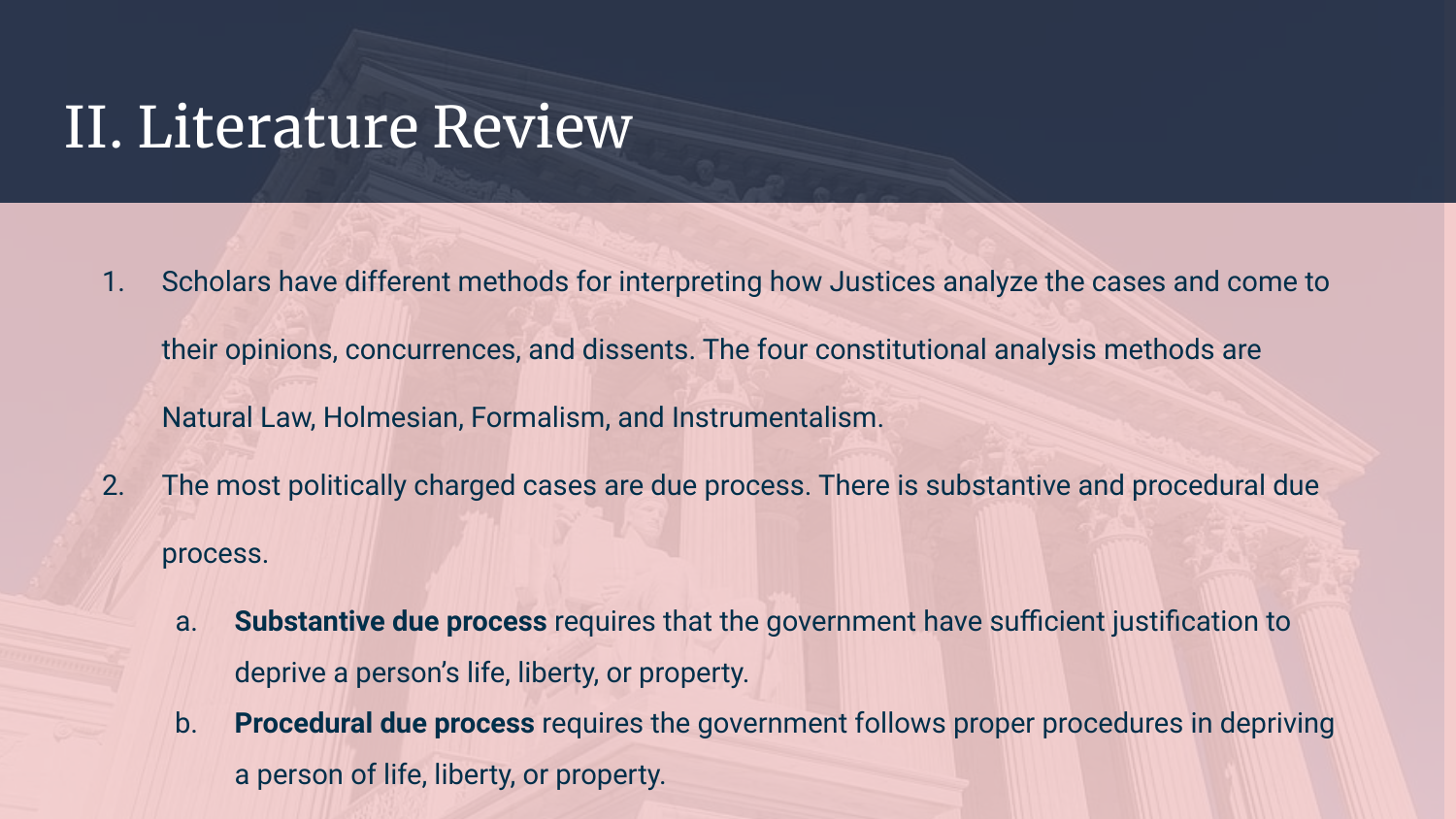### IV. Analytic Framework: Constitutional Analysis Methods

#### **Natural Law**

- Appeal to a general enlightenment principle or Christian principle
- Strong Advocacy of precedent
- Originalism, or original meaning

#### **Holmesian**

**Deference** 

#### **Formalism**

- **Textualism**
- Strong advocacy of states' rights
- Specific abstraction
- Traditional values

#### **Instrumentalism**

- Social policy analysis
- Community consensus
- Legislative history
- Broad-based historical investigation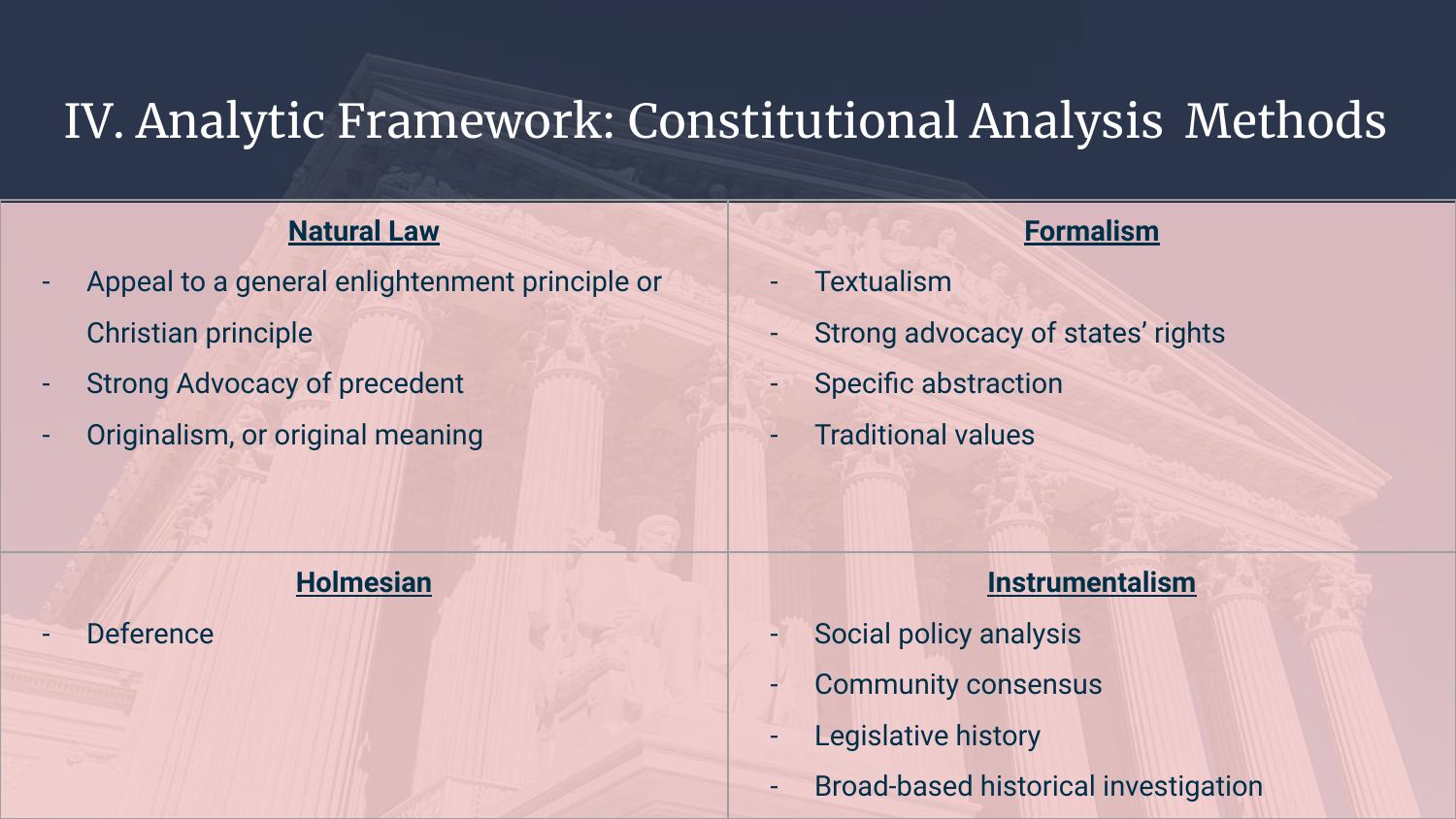### III. Method: Pattern Matching

Pattern matching is when you compare an observed theory to data and evaluate whether the theory is applicable or accurate.

"The important characteristic of these rival explanations is that each involves a pattern of independent variables that is mutually exclusive: If one explanation is to be valid, the others cannot be"

- **- The Justices** 
	- **-** Justice Breyer
	- **-** Justice O'Connor
	- **-** Justice Scalia
- **The Cases** 
	- Due Process
- **The Research** 
	- 10 cases for each Justice
	- Evaluate each case and identify anytime an indicator is used
	- If a Justice uses their established style 65% of the time in an opinion, they will have reasonably adhered to their established style.
		- If a Justice uses their established style 65% of the time throughout all opinions, they will have reasonably adhered to their established style.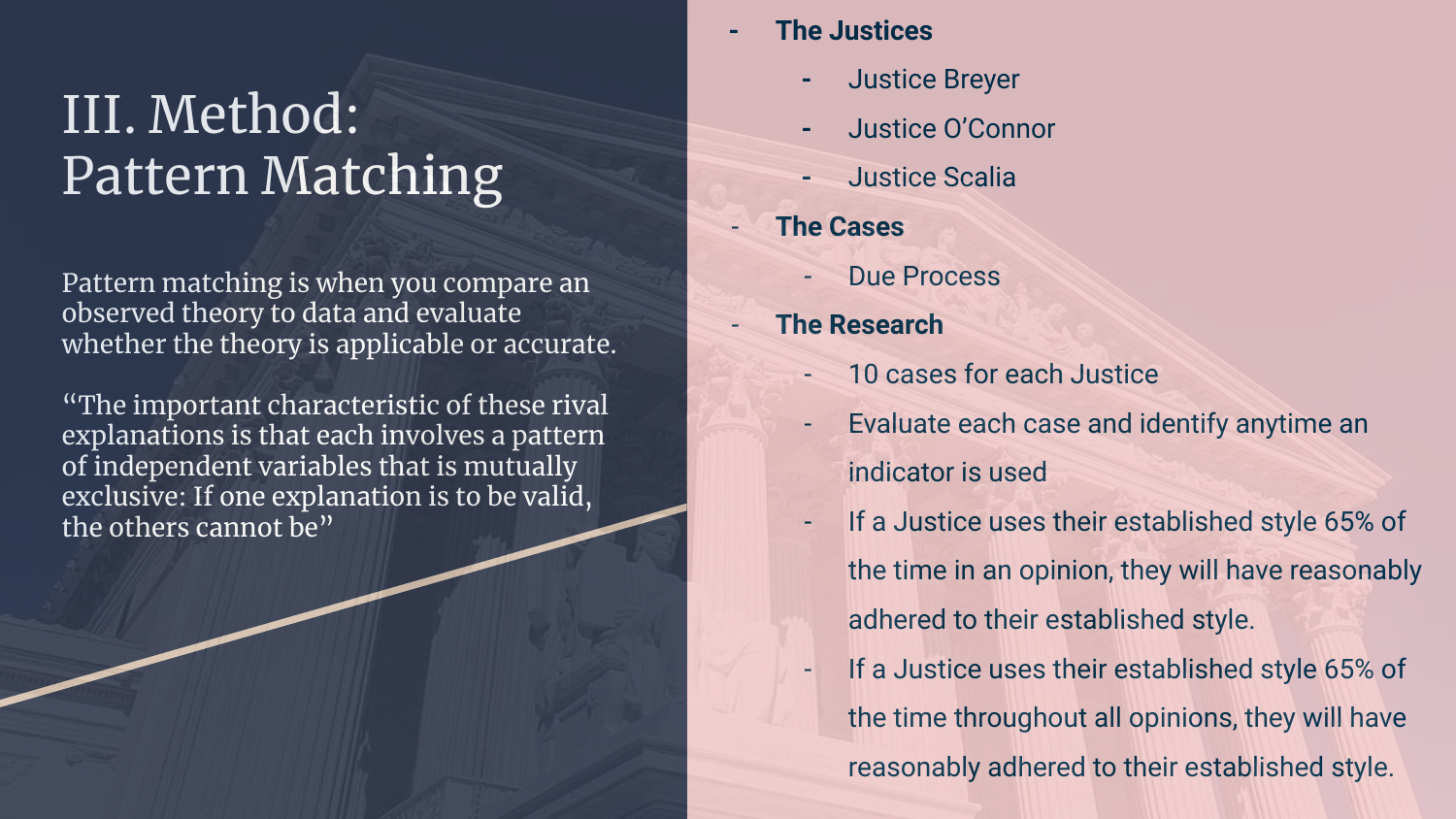## V. Analysis: Justice Breyer

On the micro-level of analysis, Justice Breyer adhered to instrumentalism more than 65% of the time in 5 of the 10 cases evaluated.

The macro-level of analysis is represented below:

| <b>Total Natural Law</b><br><b>Distinct Instances in</b><br><b>All Cases</b>         | <b>Total Holmesian</b><br><b>Distinct Instances in</b><br><b>All Cases</b>         | <b>Total Formalism</b><br><b>Distinct Instances in</b><br><b>All Cases</b>         | <b>Total Instrumentalism</b><br><b>Distinct Instances in All</b><br><b>Cases</b> | <b>Total Distinct</b><br><b>Instances in All</b><br><b>Cases</b> |
|--------------------------------------------------------------------------------------|------------------------------------------------------------------------------------|------------------------------------------------------------------------------------|----------------------------------------------------------------------------------|------------------------------------------------------------------|
| 39                                                                                   | 23                                                                                 | 22                                                                                 | 240                                                                              | 324                                                              |
| % Natural Law of<br><b>Total Distinct</b><br><b>Instances in All</b><br><b>Cases</b> | % Holmesian of<br><b>Total Distinct</b><br><b>Instances in All</b><br><b>Cases</b> | % Formalism of<br><b>Total Distinct</b><br><b>Instances in All</b><br><b>Cases</b> | % Instrumentalism of<br><b>Total Distinct Instances</b><br>in All Cases          |                                                                  |
| 12%                                                                                  | 7%                                                                                 | 7%                                                                                 | 74%                                                                              | 100%                                                             |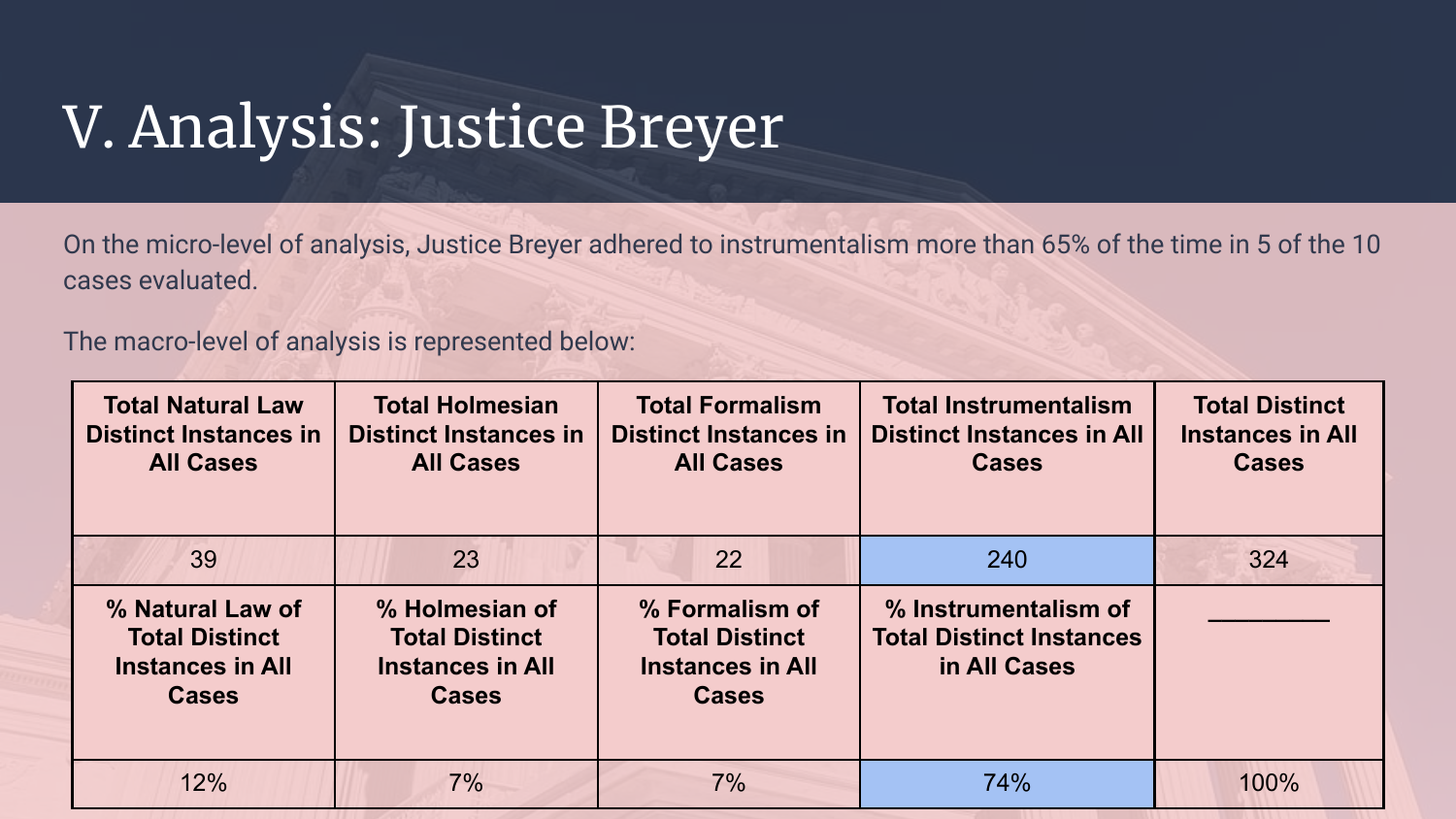## V. Analysis: Justice O'Connor

On the micro-level of analysis, Justice O'Connor adhered to natural law more than 65% of the time in 2 of the 10 cases evaluated.

The macro-level of analysis is represented below:

| <b>Total Natural Law</b><br><b>Distinct Instances in</b><br><b>All Cases</b>         | <b>Total Holmesian</b><br><b>Distinct Instances in</b><br><b>All Cases</b>         | <b>Total Formalism</b><br><b>Distinct Instances in</b><br><b>All Cases</b>         | <b>Total Instrumentalism</b><br><b>Distinct Instances in</b><br><b>All Cases</b> |          |
|--------------------------------------------------------------------------------------|------------------------------------------------------------------------------------|------------------------------------------------------------------------------------|----------------------------------------------------------------------------------|----------|
| 161                                                                                  | 12                                                                                 |                                                                                    | 175                                                                              | 355      |
| % Natural Law of<br><b>Total Distinct</b><br><b>Instances in All</b><br><b>Cases</b> | % Holmesian of<br><b>Total Distinct</b><br><b>Instances in All</b><br><b>Cases</b> | % Formalism of<br><b>Total Distinct</b><br><b>Instances in All</b><br><b>Cases</b> | % Instrumentalism of<br><b>Total Distinct Instances</b><br>in All Cases          |          |
| 45%                                                                                  | 3%                                                                                 | 2%                                                                                 | 49%                                                                              | $~100\%$ |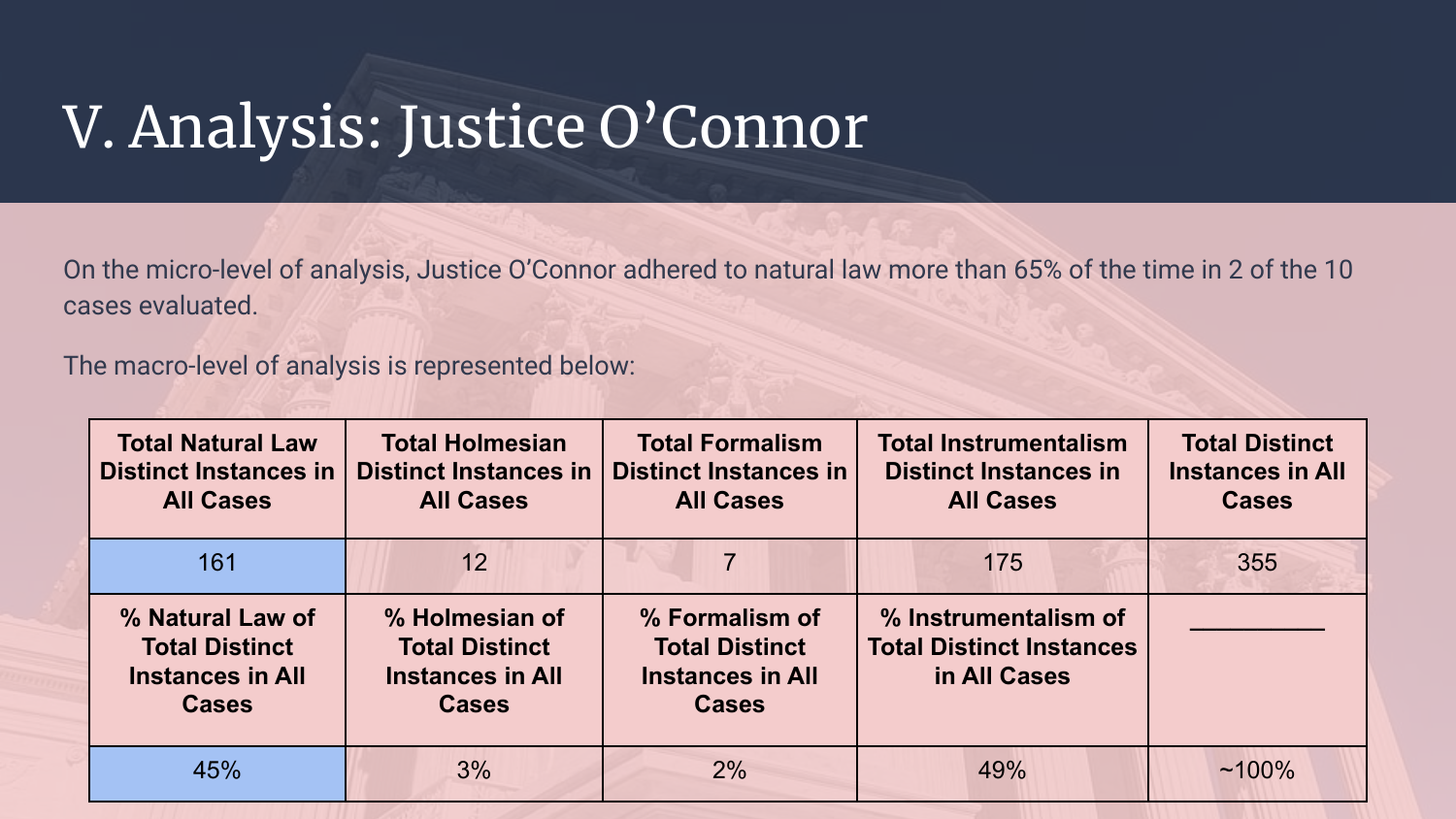## V. Analysis: Justice Scalia

On the micro-level of analysis, Justice Scalia adhered to formalism more than 65% of the time in 0 of the 10 cases evaluated.

The macro-level of analysis is represented below:

| <b>Total Natural Law</b><br><b>Distinct Instances in</b><br><b>All Cases</b>         | <b>Total Holmesian</b><br><b>Distinct Instances in</b><br><b>All Cases</b>         | <b>Total Formalism</b><br><b>Distinct Instances in</b><br><b>All Cases</b>         | <b>Total Instrumentalism</b><br><b>Distinct Instances in All</b><br><b>Cases</b> |          |
|--------------------------------------------------------------------------------------|------------------------------------------------------------------------------------|------------------------------------------------------------------------------------|----------------------------------------------------------------------------------|----------|
| 119                                                                                  | 2                                                                                  | 92                                                                                 | 245                                                                              | 458      |
| % Natural Law of<br><b>Total Distinct</b><br><b>Instances in All</b><br><b>Cases</b> | % Holmesian of<br><b>Total Distinct</b><br><b>Instances in All</b><br><b>Cases</b> | % Formalism of<br><b>Total Distinct</b><br><b>Instances in All</b><br><b>Cases</b> | % Instrumentalism of<br><b>Total Distinct Instances</b><br>in All Cases          |          |
| 26%                                                                                  | $0\%$                                                                              | <b>20%</b>                                                                         | 53%                                                                              | $~100\%$ |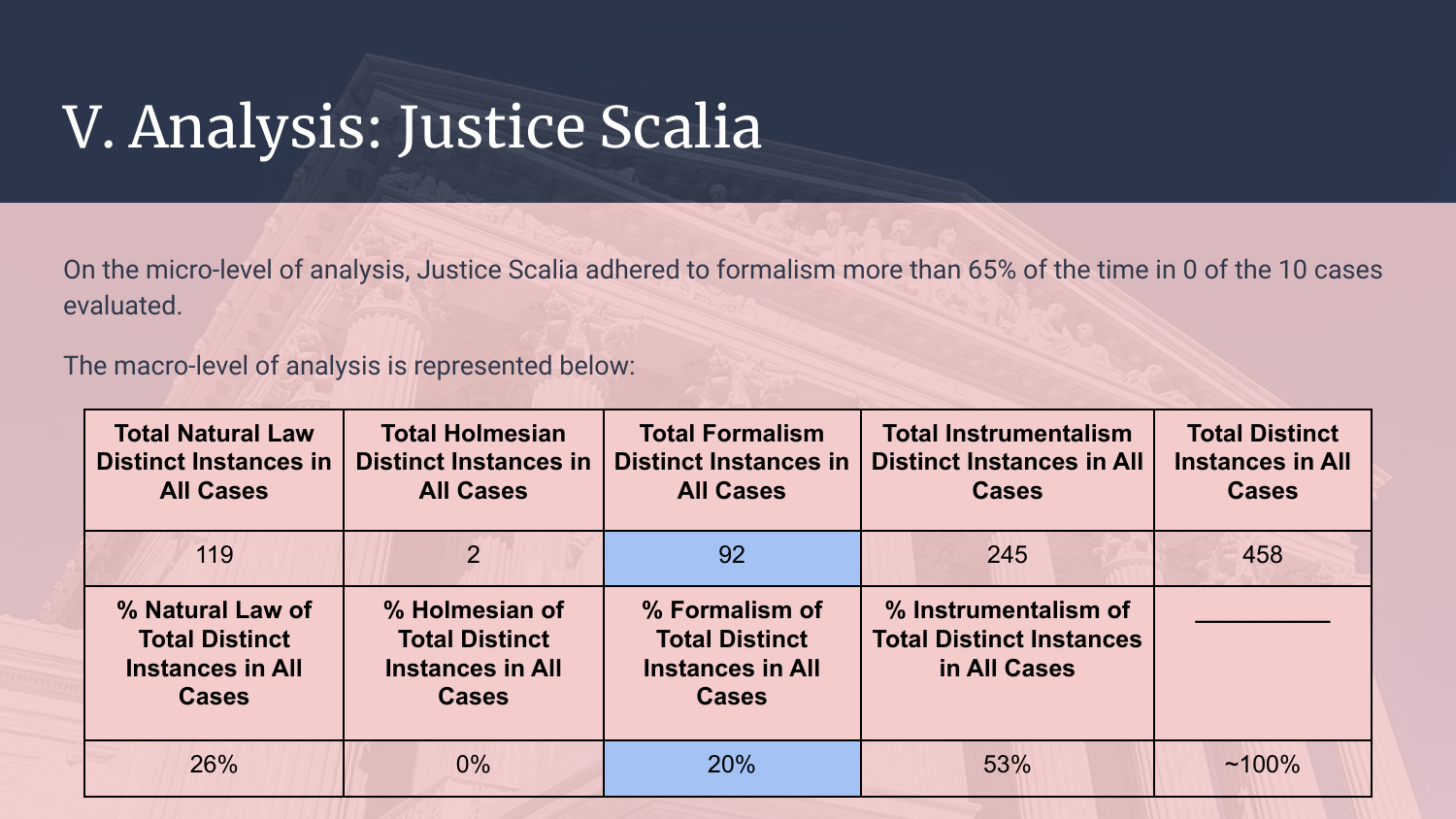# V. Analysis

| <b>Constitutional Analysis Method</b> | Total Distinct Instances of All Indicators for the<br><b>Constitutional Analysis Method in All 30</b><br><b>Opinions</b> | % of All Distinct Instances for the<br><b>Constitutional Analysis Method in</b><br><b>All 30 Opinions</b> |
|---------------------------------------|--------------------------------------------------------------------------------------------------------------------------|-----------------------------------------------------------------------------------------------------------|
| <b>Natural Law</b>                    | 319                                                                                                                      | 28%                                                                                                       |
| <b>Holmesian</b>                      | 37                                                                                                                       | 3%                                                                                                        |
| <b>Formalism</b>                      | 121                                                                                                                      | 11%                                                                                                       |
| <b>Instrumentalism</b>                | 660                                                                                                                      | 58%                                                                                                       |
| <b>Totals</b>                         | 1137                                                                                                                     | 100%                                                                                                      |